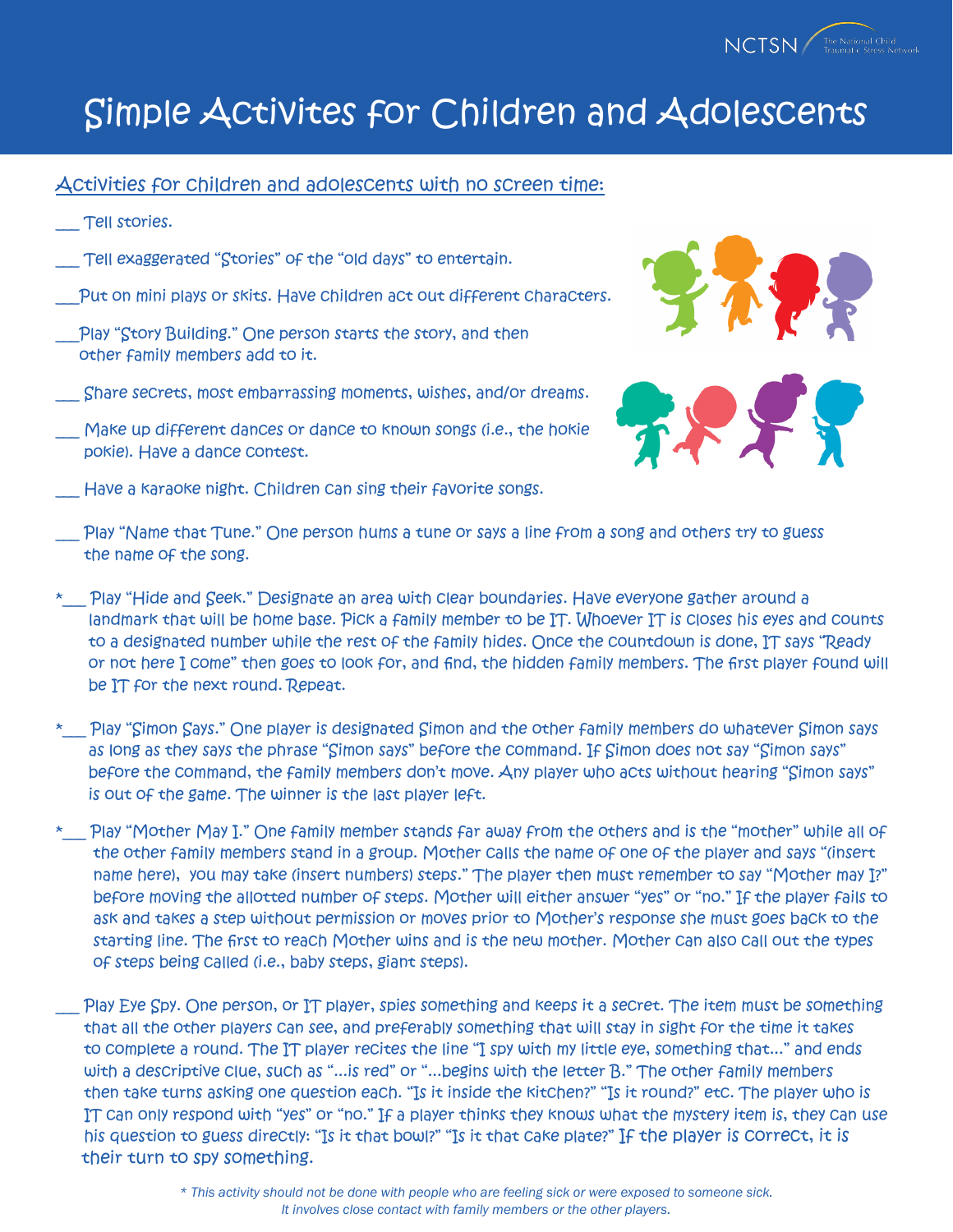

- Play "Sound Search." Everyone sits still and identifies as many different sounds as possible.
- Play "Follow the Leader." Players line up and walk behind the leader, copying whatever the leader does.
- Play "Charades." One person (or team) acts out a movie, book, or TV show using only body language while others try to guess what she is acting out. Be sure all members of the family know the movies, books, or shows to be acted out.
- Play "Encore." Assign common words to two teams who take turns trying to think of a song that contains each word. Each team must be able to sing at least eight words of the song in order for the turn to count.
- Play "20 Guesses." Think of a noun, cartoon character, singer, movie, book, television show, or sports star. Have the players take turns guessing what IT is thinking. Answer the guesses with yes, no, sometimes, usually, or rarely. When the 20 guesses are up, the players get a final guess. If no one answers correctly, the answer is given.



- Exercise. Take a walk, do a dance, do yoga, stretch, ride a bike.
- Go outside at night and point out different constellations.
- Play the Alphabet Game. One person choses a category (e.g., animals) and family members go around naming an animal with the assigned letter. The first person starts with A. Second with B. Etc. The winner choses the next category. With younger children, they may just have to name something with that letter and not introduce the idea of categories (e.g., animals).
- Read to your pet. This is great for young readers as well as children with reading challenges.
- Play Teacher. Have family members choose their favorite subject and teacher a class to everyone.
- Play Family Feud. One person creates a question with several answers. Split family members into two teams and see who gets the most answers.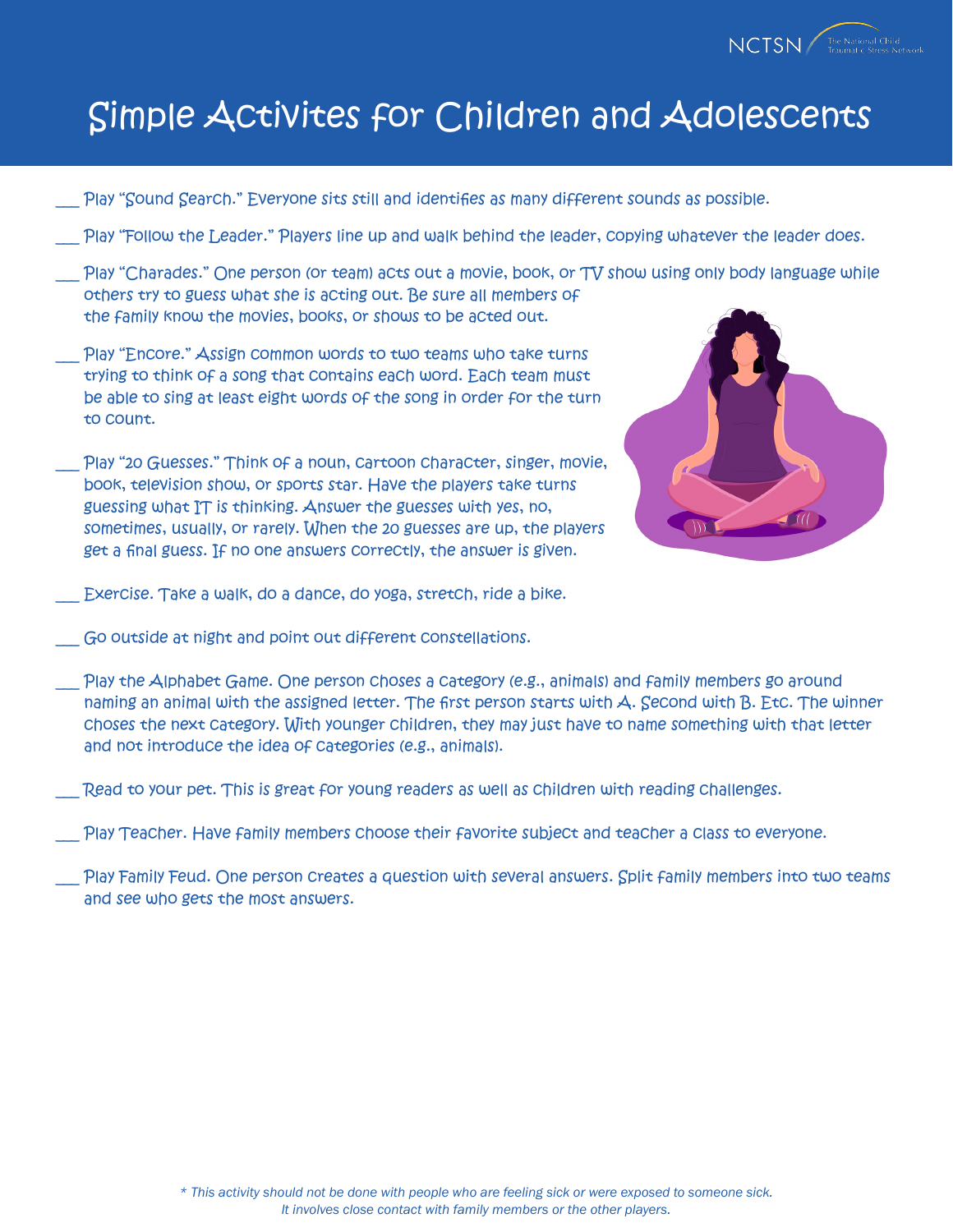

### Activities with no screen time that require limited supplies:

- \_\_\_ Crumble up a wad or paper and play a ball game (basketball, soccer, baseball, blowing the ball across a table into a goal).
- Play "Marbles." If no marbles are available use rocks or pebbles. Draw a circle and see who can knock the marbles out of the circle using their marbles.
- Play "Hangman." Choose one person to be the "host" who chooses a secret word. Draw a short blank line for each letter in the word. Have players start guessing letters to fill in the blanks. Draw part of the "hangman" for each wrong guess. Whoever guesses the word before the entire hangman is drawn gets to pick the next word.
- Make paper airplanes, origami, hats, paper doll chain, or paper boats.
- Have a child draw or trace their hand or random shape, and see what animals you can make out of it.
- Write letters to friends or family. Create homemade cards to send to friends and family to stay connected.
- Play "Tic-Tac-Toe." Make a three by three grid on a piece of paper. One person is the "X" and the other is the "O." The player who succeeds in placing three of his symbols in a row wins.
- Play "Hidden Words." Have everyone agree on a key word, which is at least seven letters long. Then have players try to find as many smaller words inside the key word by rearranging the letters. For example, if kitchen is your key word, hidden words inside of that would be itch, it, kit, etch, etc.
- Play "Find a Word." Make a grid of random letters interspersed with horizontal, vertical, and diagonal words and have the child circle the words when they find them.
- Play "Five Questions." Write down five questions such as:
	- What is your favorite color?
	- What is (or was) your favorite subject in school?
	- What is your favorite song?
	- What is your favorite food?
	- What is your favorite book?

(Each person has to answer the questions. Once the first set of questions have been answered let another player come up with the next set of questions.)

- Play card games, board games, or dominoes.
- Learn and perform simple magic tricks.



Do arts and Crafts projects.

*\* This activity should not be done with people who are feeling sick or were exposed to someone sick. It involves close contact with family members or the other players.*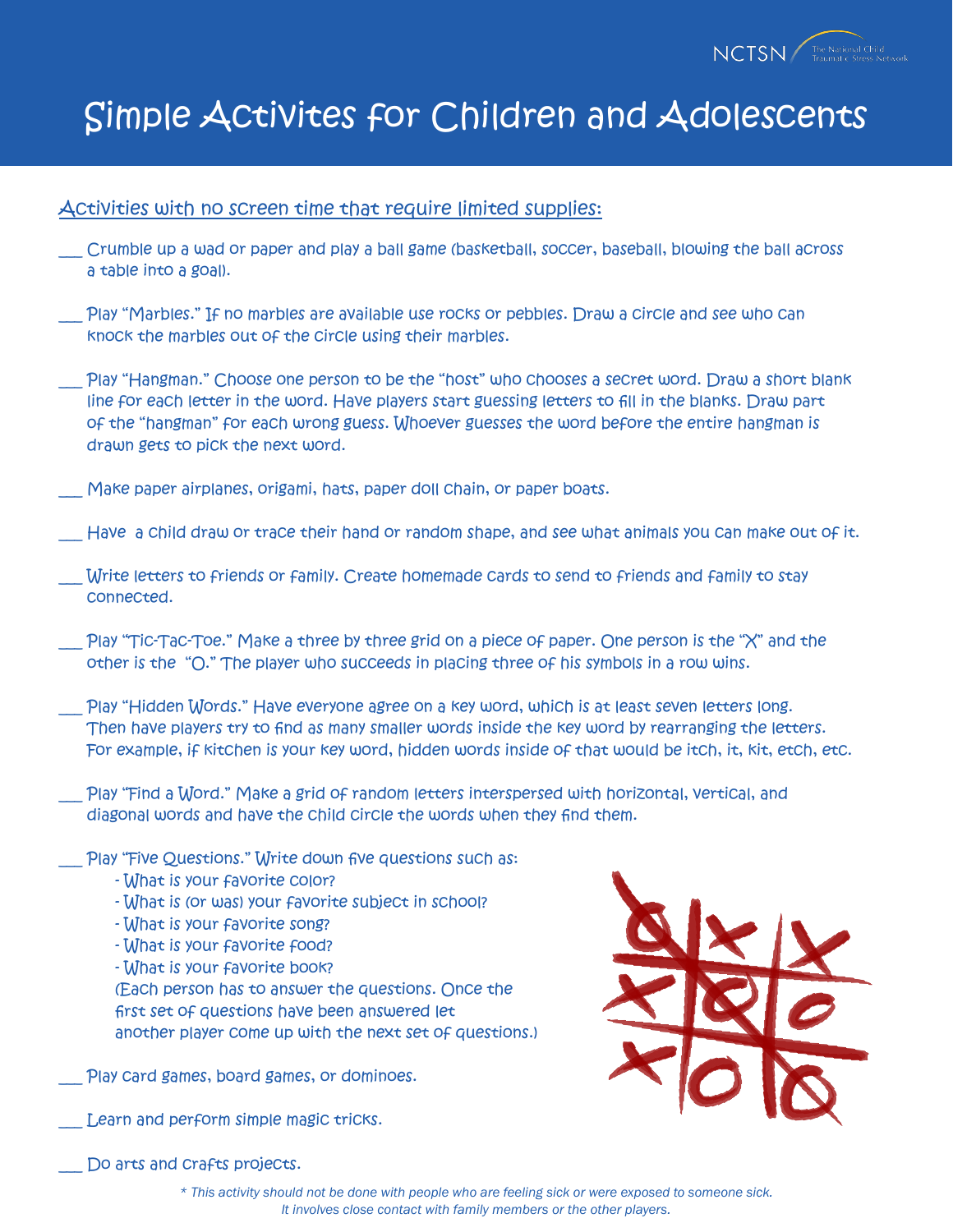

Play "House of Cards/Blocks/Coins." Using a deck of cards, blocks, coins, choose a flat surface and have each person build a house. Whichever house stands the longest wins.

Play Guess the Definition. Player 1 chooses a word from the dictionary (try to pick words that we don't often hear). They write down the true definition. All other players write down wha they think the definition of the word is. Then, each person votes on the definition they believe is correct. A point is awarded to each player who gets the definition correct. A point is awarded to each player who created a definition that received a vote. If no one guesses votes for the correct definition, the person selecting the word is awarded two points. Decide on the point total to declare the winner (e.g., play to 20.)

Have a treasure hunt where you write down clues on slips of paper that lead children to a "treasure."

Have a scavenger hunt where you make a list and have children compete to collect the most items.

Have an impromptu camp out using sheets or blankets to make tents over furniture.

Play "Guess the Object." Select an object and hand it to a child under a cloth while her eyes are closed. She feels the object to determine what she is holding. When she guesses correctly, offer another object to guess. If she has difficulty, give clues or allow her to ask questions about what they feel.

Play "Guess the Person." Give one word to describe a family member or friend. Ask the child to guess who it is. If the child guesses wrong, give another word that describes that person and then allow for another guess. Continue this process until the child guesses correctly.

Play Pictionary. Create a list of objects and put them on slips of paper. Divide family members into teams. Draw a slip. Without words, draw the object (no letters). Give your team 1 minute to guess. If they get it wrong, the other team has one turn to guess. If they get it correct, they get the point. The play then moves to the other team. Play 6 rounds. The team with the most correct guesses wins.

Put together puzzles.

- Play battery powered games.
- Play musical instruments or create musical instruments.

Use all of the leggos in the house to build something as a family. Be sure to use ALL the leggos.



Cook or bake together. Share family recipes and create dishes together. Making cookies together is always fun for children of all ages.

> *\* This activity should not be done with people who are feeling sick or were exposed to someone sick. It involves close contact with family members or the other players.*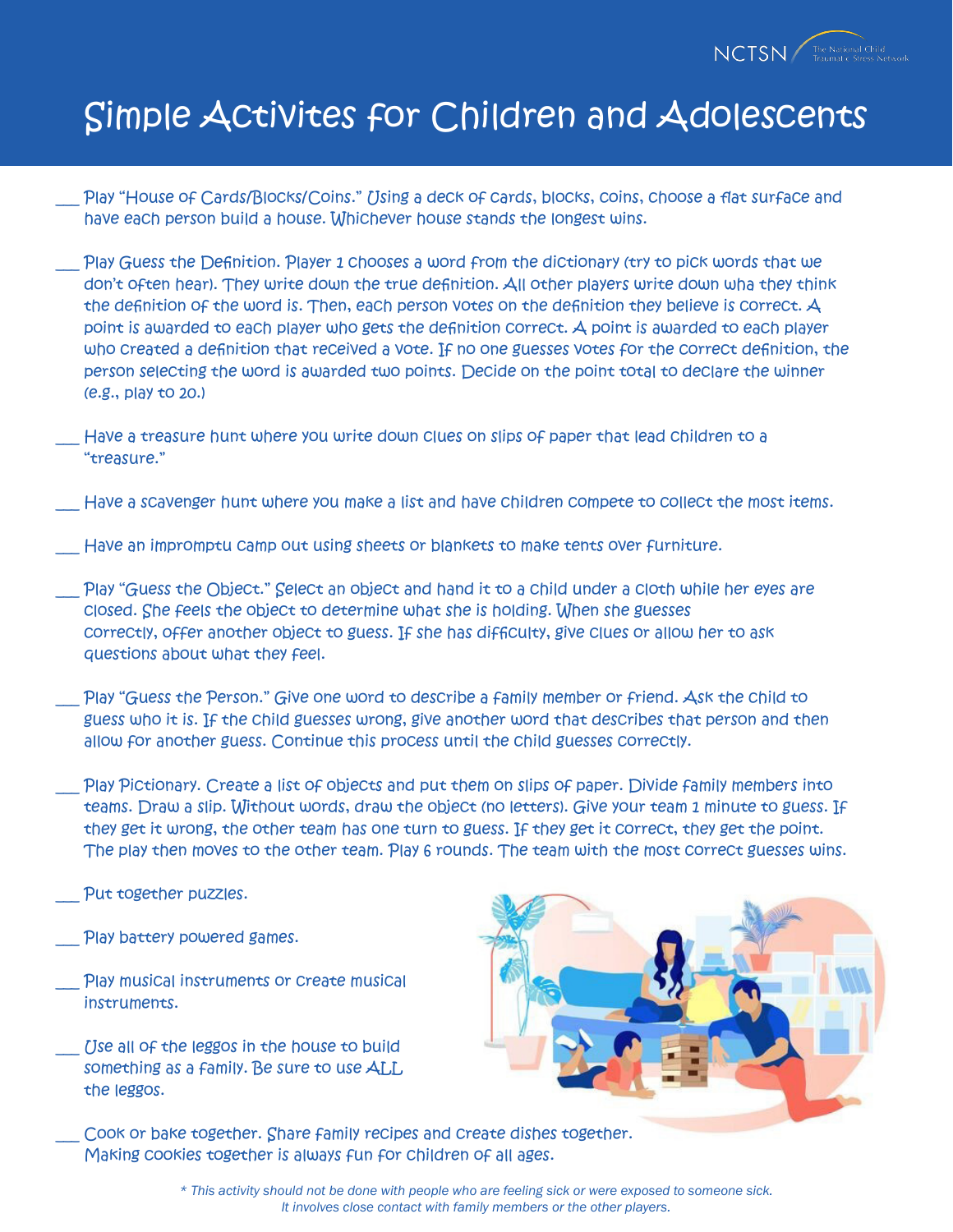

#### Activities that involve screen time:

- Take a virtual tour of a famous museum through Google Arts and Culture or download the museum's app.
- Watch a live cam from a popular zoo or aquarium and see what the animals are doing.
- \_\_\_ Watch a live cam of a national park see old faithful go off; see if there is snow at Glacier National Park.
- Look up a science experiment that uses household stuff.
- Use an online photo store (e.g., shuttefly) to create a scrapbook from your last family vacation.
- \_\_\_ Visit PBS.org or National Geographic Kids for games and fun videos/stories.
- Play video games with friends.
- Watch your favorite family movie.
- Do a movie scavenger hunt. Write down a list of regular everyday items. The list can be as long as you like. As the famiy watches the movie, people can either mark off the scene where the item is found or shout out when they see an item on the list. Every item found gets a point. Person with most points at the end of the movie wins.

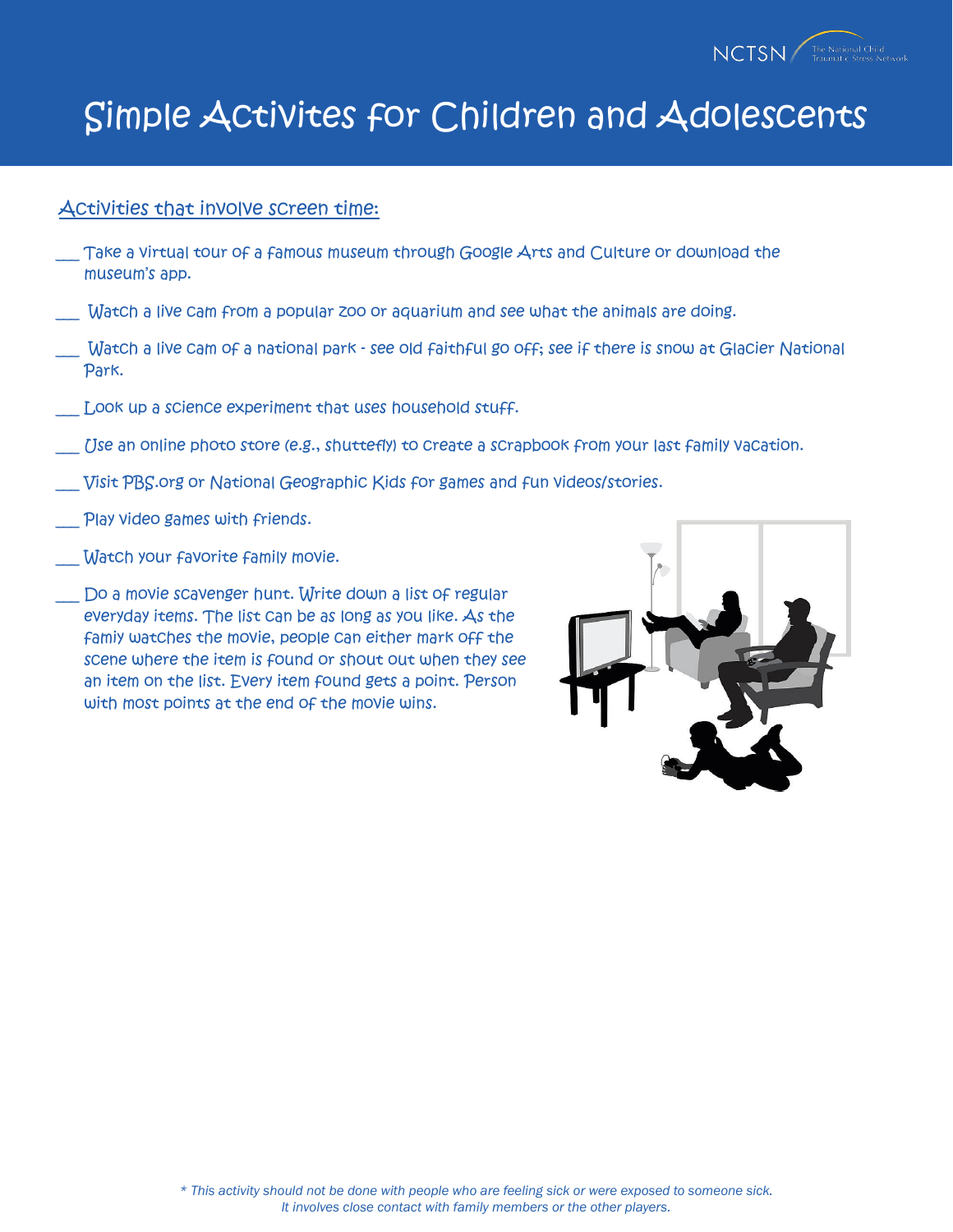

#### Activities that are calming or for quiet time:

- Take a nap or lay down to rest.
- Turn off TV and all electronics.
- Listen to calming music.
- Read a book.
- Do yoga.
- Use online resources to practice mindfulness, Find some ideas are at https://positivepsychology.com/ mindfulness-for-children-kids-activities/



- Do breathing exercises. One strategy is for them to slowly breath in their favorite color (and all the good they think of when thinking of their favorite color) and breath out the gray (worry, fear, yuck feelings).
- \_\_\_ Take a bath or shower.
- Pet your dog or Cat.
- Go for a walk.
- Take a coloring break.
- Blow bubbles.